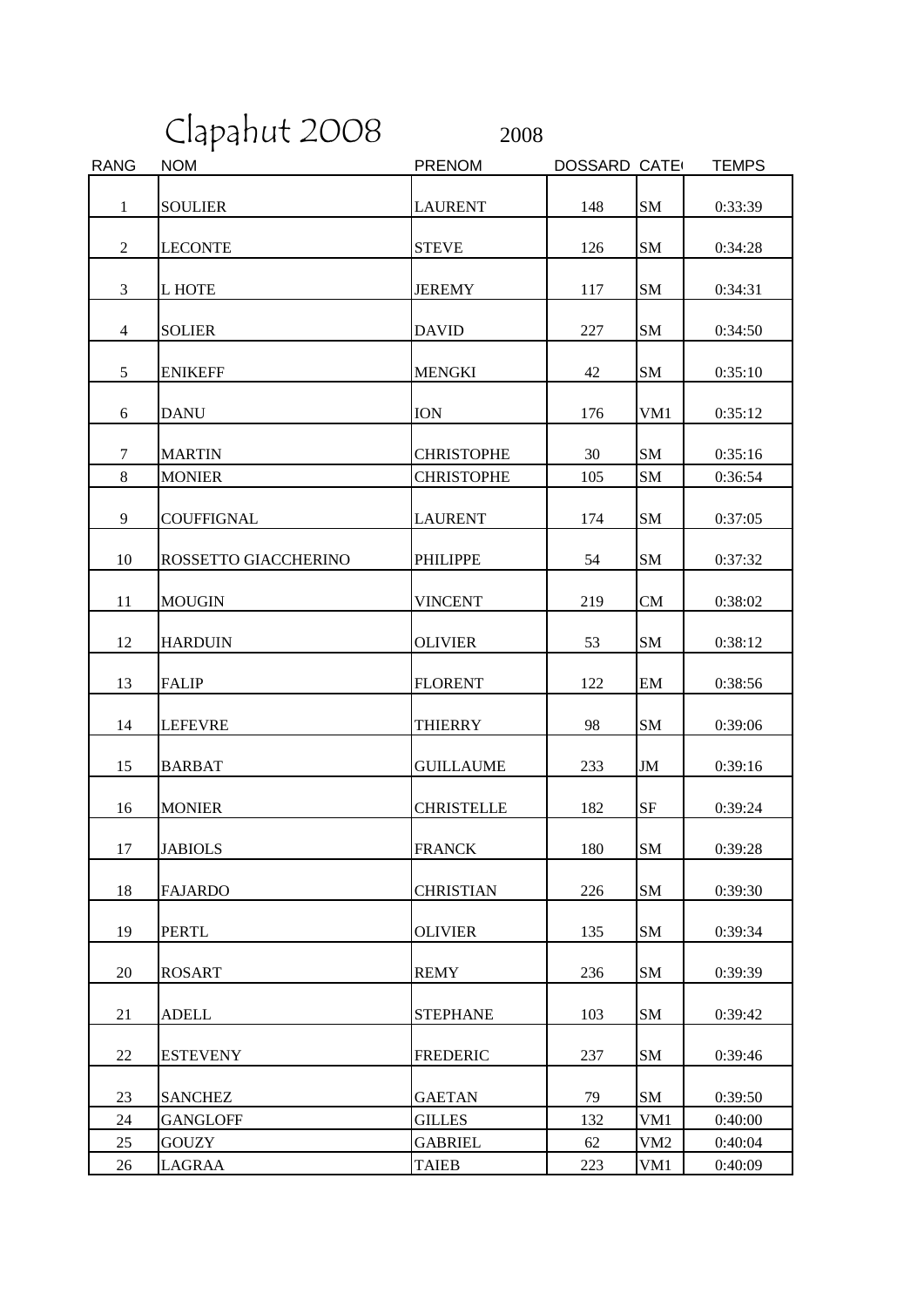| 27 | <b>SANT</b>           | <b>GUILHEM</b>    | 156     | <b>SM</b>       | 0:40:12 |
|----|-----------------------|-------------------|---------|-----------------|---------|
| 28 | <b>GARSPARD</b>       | <b>DIDIER</b>     | 175     | VM1             | 0:40:15 |
| 29 | <b>MILLION BRODAZ</b> | <b>FABIEN</b>     | 65      | <b>SM</b>       | 0:40:43 |
| 30 | <b>CHENOT</b>         | <b>PASCAL</b>     | 55      | VM1             | 0:40:54 |
| 31 | <b>MILONE</b>         | <b>FRANCK</b>     | 181     | SM              | 0:40:59 |
| 32 | <b>VIDAL</b>          | <b>JEROME</b>     | 96      | SM              | 0:41:09 |
| 33 | <b>VILA</b>           | <b>JEAN PAUL</b>  | 111     | VM <sub>2</sub> | 0:41:11 |
| 34 | <b>FRATICOLA</b>      | <b>DANIEL</b>     | 213     | VM1             | 0:41:26 |
| 35 | <b>RUFFIER</b>        | <b>JEAN LOUIS</b> | $232\,$ | ${\bf SM}$      | 0:41:30 |
| 36 | <b>ALEMANY</b>        | <b>PATRICK</b>    | 163     | VM1             | 0:41:33 |
| 37 | SAINTE-ROMANE         | <b>MARCEL</b>     | 51      | VM <sub>2</sub> | 0:41:36 |
| 38 | <b>RIBOURELL</b>      | <b>JEREMIE</b>    | 99      | VM1             | 0:41:46 |
| 39 | <b>LOPEL</b>          | <b>YVES</b>       | 83      | VM <sub>2</sub> | 0:41:53 |
| 40 | WILHELM               | <b>ALICE</b>      | 116     | EF              | 0:42:01 |
| 41 | <b>REILLA</b>         | <b>HENRI</b>      | 12      | VM <sub>2</sub> | 0:42:12 |
| 42 | <b>MALIDE</b>         | <b>ALI</b>        | 124     | SM              | 0:42:38 |
| 43 | <b>JAN</b>            | <b>DOMINIQUE</b>  | 39      | VM <sub>2</sub> | 0:42:41 |
| 44 | <b>VERGER</b>         | <b>JEROME</b>     | 49      | ${\bf SM}$      | 0:42:46 |
| 45 | <b>CAMICCI</b>        | <b>MARCEL</b>     | 82      | VM1             | 0:42:49 |
| 46 | <b>PEZET</b>          | <b>ERIC</b>       | 161     | <b>SM</b>       | 0:42:52 |
| 47 | LONGUEMART            | <b>FLORENCE</b>   | 166     | SF              | 0:42:54 |
| 48 | <b>JUAN</b>           | <b>LOSEPH</b>     | 137     | VM1             | 0:43:02 |
| 49 | <b>LAFFAILLE</b>      | <b>ALAIN</b>      | 45      | VM1             | 0:43:03 |
| 50 | <b>BURGAT</b>         | <b>LAURENT</b>    | 143     | VM1             | 0:43:12 |
| 51 | <b>JULIA</b>          | <b>MARC</b>       | 170     | ${\bf SM}$      | 0:43:15 |
| 52 | PRADEL                | <b>JEAN LUC</b>   | 225     | VM1             | 0:43:28 |
| 53 | <b>GUILLAUME</b>      | <b>JEAN</b>       | 224     | VM1             | 0:43:30 |
| 54 | <b>MARTY</b>          | <b>OLIVIER</b>    | 134     | ${\bf SM}$      | 0:43:32 |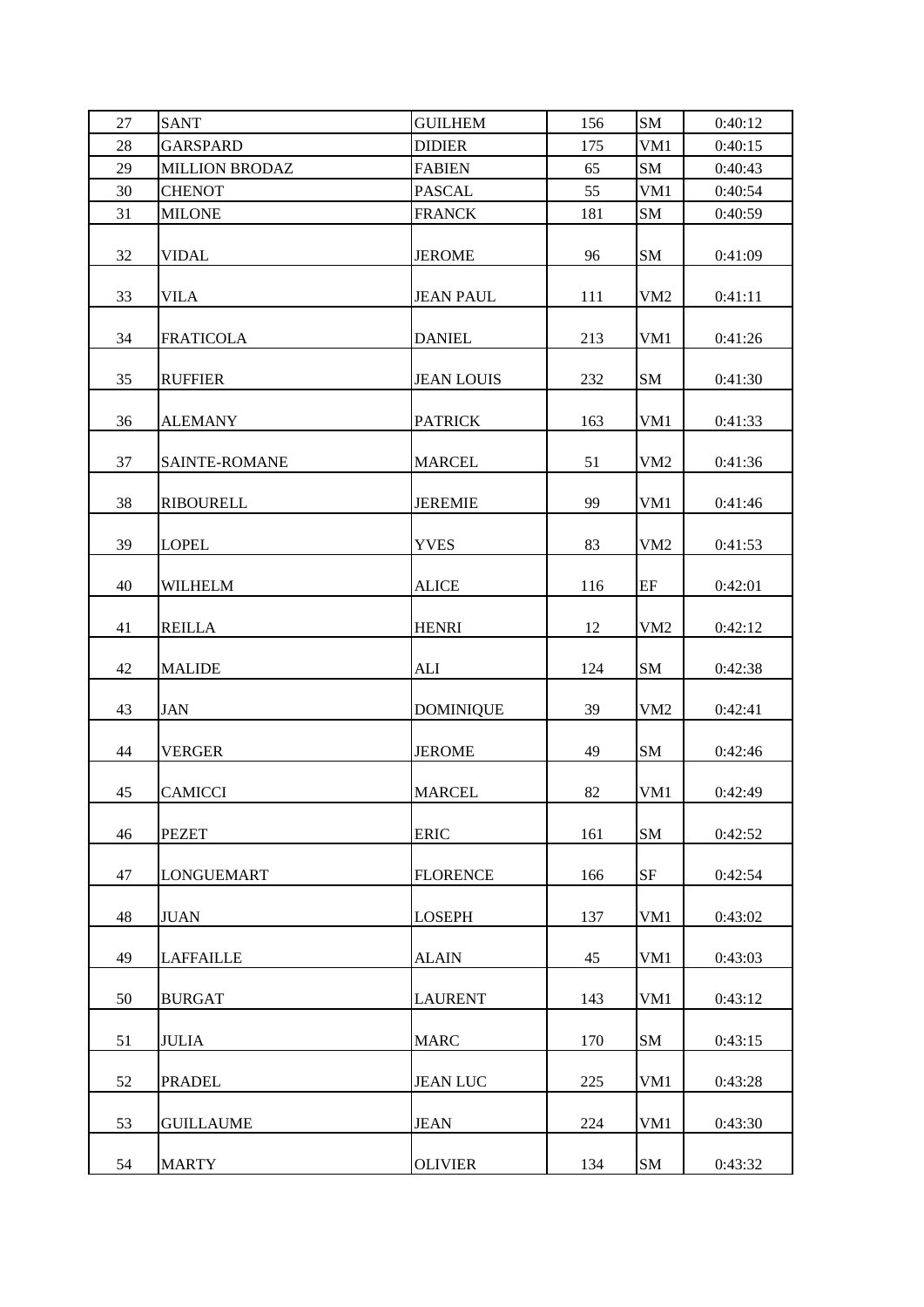| 55     | <b>LEDRAPPIER</b>     | <b>JACKY</b>      | 136 | <b>SM</b>       | 0:43:34 |
|--------|-----------------------|-------------------|-----|-----------------|---------|
| 56     | <b>SANCHEZ PINA</b>   | <b>FREDERIC</b>   | 228 | <b>SM</b>       | 0:43:36 |
| 57     | <b>RAMON</b>          | <b>FREDERIC</b>   | 167 | VM1             | 0:43:41 |
| 58     | <b>GABRIEL</b>        | <b>JOSE</b>       | 131 | <b>SM</b>       | 0:43:45 |
| 59     | <b>ALEMANY</b>        | <b>JEROME</b>     | 164 | VM1             | 0:43:47 |
| 60     | <b>BUREU</b>          | <b>JEAN LOUIS</b> | 5   | VM1             | 0:43:49 |
| 61     | <b>CASTILLO</b>       | <b>ERIC</b>       | 209 | VM1             | 0:43:55 |
| 62     | <b>GEA</b>            | <b>SYLVAIN</b>    | 179 | <b>SM</b>       | 0:44:05 |
| 63     | <b>GULI</b>           | <b>PASCAL</b>     | 139 | VM1             | 0:44:11 |
| 64     | <b>RENAULT</b>        | <b>DAVID</b>      | 115 | <b>SM</b>       | 0:44:21 |
| 65     | <b>TONNELIER</b>      | <b>PHILIPPE</b>   | 3   | VM <sub>2</sub> | 0:44:22 |
| 66     | <b>BOYER</b>          | <b>CHRISTOPHE</b> | 68  | <b>SM</b>       | 0:44:25 |
| 67     | <b>STOUVENEL</b>      | <b>CHRISTOPHE</b> | 147 | VM1             | 0:44:33 |
| 68     | <b>PARRA</b>          | <b>ELIA</b>       | 13  | VF1             | 0:44:50 |
| 69     | <b>LAYRE</b>          | <b>CHRISTIAN</b>  | 106 | VM3             | 0:44:53 |
| 70     | <b>ESTEVE</b>         | <b>ERIC</b>       | 119 | <b>SM</b>       | 0:44:55 |
| 71     | <b>BESSIERE</b>       | <b>ALAIN</b>      | 20  | VM2             | 0:45:09 |
| $72\,$ | RUIZ                  | <b>LUDOVIC</b>    | 155 | SM              | 0:45:13 |
| 73     | <b>CALMETTES</b>      | <b>FREDERIC</b>   | 84  | SM              | 0:45:15 |
| 74     | <b>MILLION BRODAZ</b> | <b>MICHEL</b>     | 66  | VM <sub>2</sub> | 0:45:18 |
| 75     | <b>CARRERE</b>        | <b>MICHEL</b>     | 85  | VM1             | 0:45:23 |
| 76     | <b>PETIT</b>          | <b>PASCAL</b>     | 27  | VM <sub>2</sub> | 0:45:37 |
| 77     | <b>GELLIS</b>         | <b>JEAN LUC</b>   | 63  | VM1             | 0:45:49 |
| 78     | <b>NICOLAU</b>        | <b>ALAIN</b>      | 146 | VM1             | 0:45:52 |
| 79     | <b>LOPEZ</b>          | <b>QUENTIN</b>    | 243 | $\text{MM}{}$   | 0:45:55 |
| $80\,$ | <b>ROBERT</b>         | <b>ALAIN</b>      | 97  | VM <sub>2</sub> | 0:45:57 |
| 81     | <b>INGUIBERTY</b>     | <b>DAVID</b>      | 231 | SM              | 0:45:59 |
| 82     | <b>PICHARDIE</b>      | <b>JORICK</b>     | 100 | MM              | 0:46:00 |
| 83     | <b>LEGUILLETTE</b>    | <b>LAURENCE</b>   | 141 | SF              | 0:46:02 |
| 84     | <b>REY</b>            | <b>OLIVIER</b>    | 41  | ${\bf SM}$      | 0:46:04 |
| 85     | <b>TESSQUIE</b>       | <b>ELIANE</b>     | 14  | VF1             | 0:46:07 |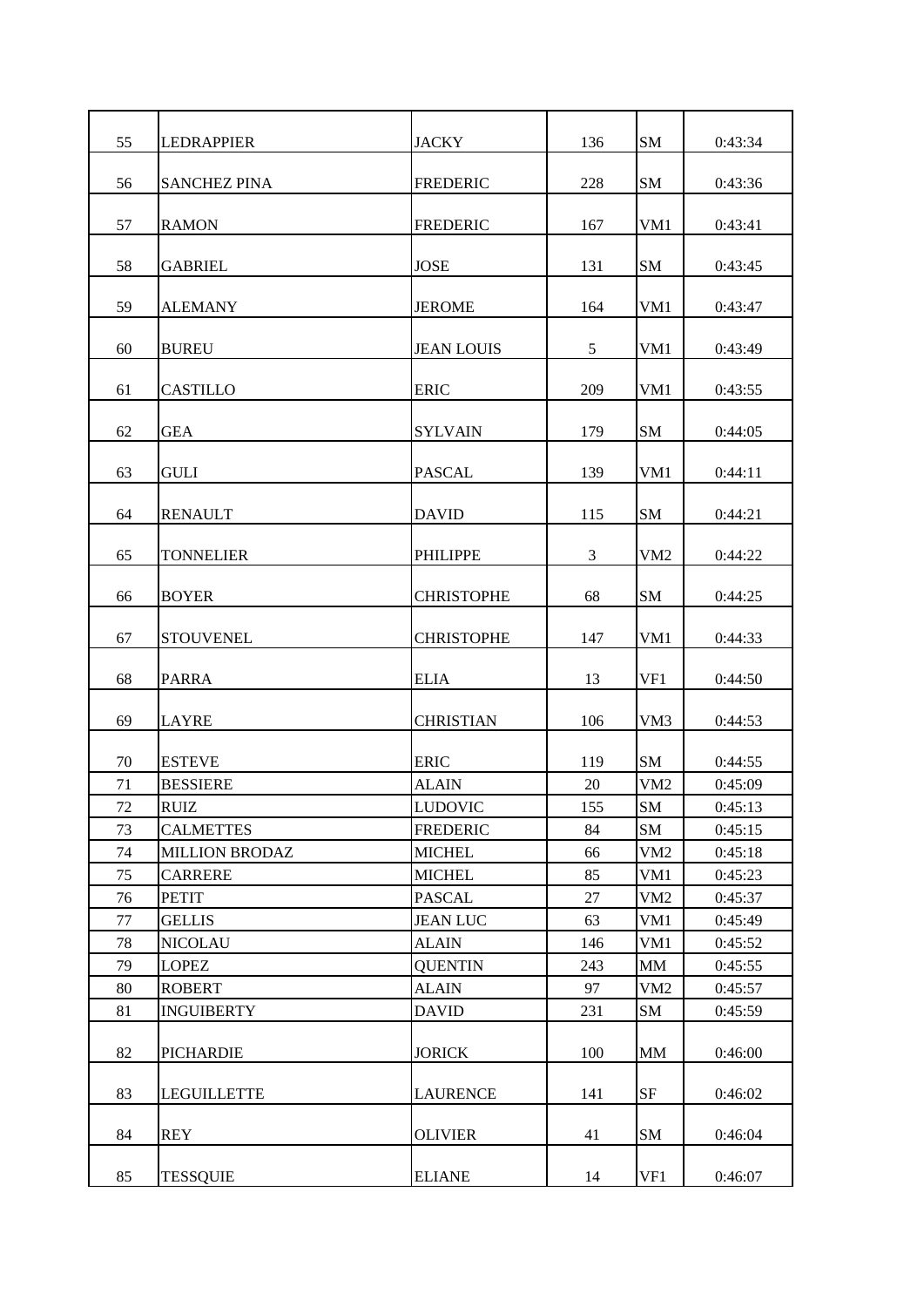| 86  | <b>JARILLOT</b>   | <b>PASCAL</b>        | 88  | VM1             | 0:46:08 |
|-----|-------------------|----------------------|-----|-----------------|---------|
| 87  | <b>MARTY</b>      | <b>DAVID</b>         | 50  | SM              | 0:46:14 |
| 88  | <b>LION</b>       | <b>LUCIE</b>         | 235 | <b>SF</b>       | 0:46:15 |
| 89  | <b>VILA</b>       | <b>SEBASTIEN</b>     | 202 | SM              | 0:46:21 |
| 90  | <b>MARAIS</b>     | <b>ARNAUD</b>        | 193 | JM              | 0:46:25 |
| 91  | <b>ROGER</b>      | <b>NICOLAS</b>       | 222 | SM              | 0:46:27 |
| 92  | <b>COURNAC</b>    | <b>FABIEN</b>        | 212 | SM              | 0:46:33 |
| 93  | <b>BONNAFOUS</b>  | <b>JEAN MARC</b>     | 154 | VM1             | 0:47:00 |
| 94  | <b>LOUSPEYRE</b>  | <b>MATHIEU</b>       | 158 | SM              | 0:47:02 |
| 95  | <b>ROIG</b>       | <b>LUCIEN</b>        | 177 | VM <sub>2</sub> | 0:47:08 |
| 96  | <b>ROBINET</b>    | <b>PHILIPPE</b>      | 87  | VM <sub>2</sub> | 0:47:16 |
| 97  | <b>MEUNIER</b>    | NICOLAS              | 187 | SM              | 0:47:30 |
| 98  | <b>LLOMBART</b>   | <b>KARINE</b>        | 142 | <b>SF</b>       | 0:47:49 |
| 99  | <b>VERGELY</b>    | <b>RICHARD</b>       | 125 | <b>SM</b>       | 0:47:51 |
| 100 | <b>ARNAUD</b>     | <b>GILLES</b>        | 18  | VM1             | 0:48:01 |
| 101 | <b>GARCIA</b>     | <b>XAVIER</b>        | 185 | VM1             | 0:48:06 |
| 102 | <b>COURP</b>      | <b>ANDRE</b>         | 133 | VM1             | 0:48:08 |
| 103 | <b>BRU</b>        | <b>CECILE</b>        | 140 | VF1             | 0:48:21 |
| 104 | <b>GORGONI</b>    | <b>JEAN CLAUDE</b>   | 127 | VM <sub>3</sub> | 0:48:24 |
| 105 | <b>STROHMAIER</b> | <b>ERIE</b>          | 36  | VM4             | 0:48:27 |
| 106 | <b>LALICHE</b>    | <b>LOIC</b>          | 162 | $\mathbf{JM}$   | 0:48:30 |
| 107 | <b>GARCIA</b>     | <b>JEAN FRANCOIS</b> | 60  | VM1             | 0:48:36 |
| 108 | <b>CLEMENT</b>    | <b>OLIVIER</b>       | 19  | SM              | 0:48:46 |
| 109 | <b>SCHMITT</b>    | <b>MICHEL</b>        | 129 | SM              | 0:48:53 |
| 110 | <b>SAQUE</b>      | <b>JEAN PIERRE</b>   | 171 | VM1             | 0:48:59 |
| 111 | <b>AZEMAT</b>     | <b>JEAN ROC</b>      | 238 | SM              | 0:49:03 |
| 112 | <b>FALIP</b>      | <b>FABRICE</b>       | 123 | SM              | 0:49:05 |
| 113 | <b>CARRIERRE</b>  | <b>FREDERIC</b>      | 218 | SM              | 0:49:32 |
| 114 | <b>PAILLAS</b>    | <b>LIONEL</b>        | 217 | SM              | 0:49:34 |
| 115 | <b>BEN</b>        | <b>ABDESLEM</b>      | 26  | VM3             | 0:49:36 |
| 116 | <b>BRANCHARD</b>  | <b>REMY</b>          | 113 | VM <sub>2</sub> | 0:49:54 |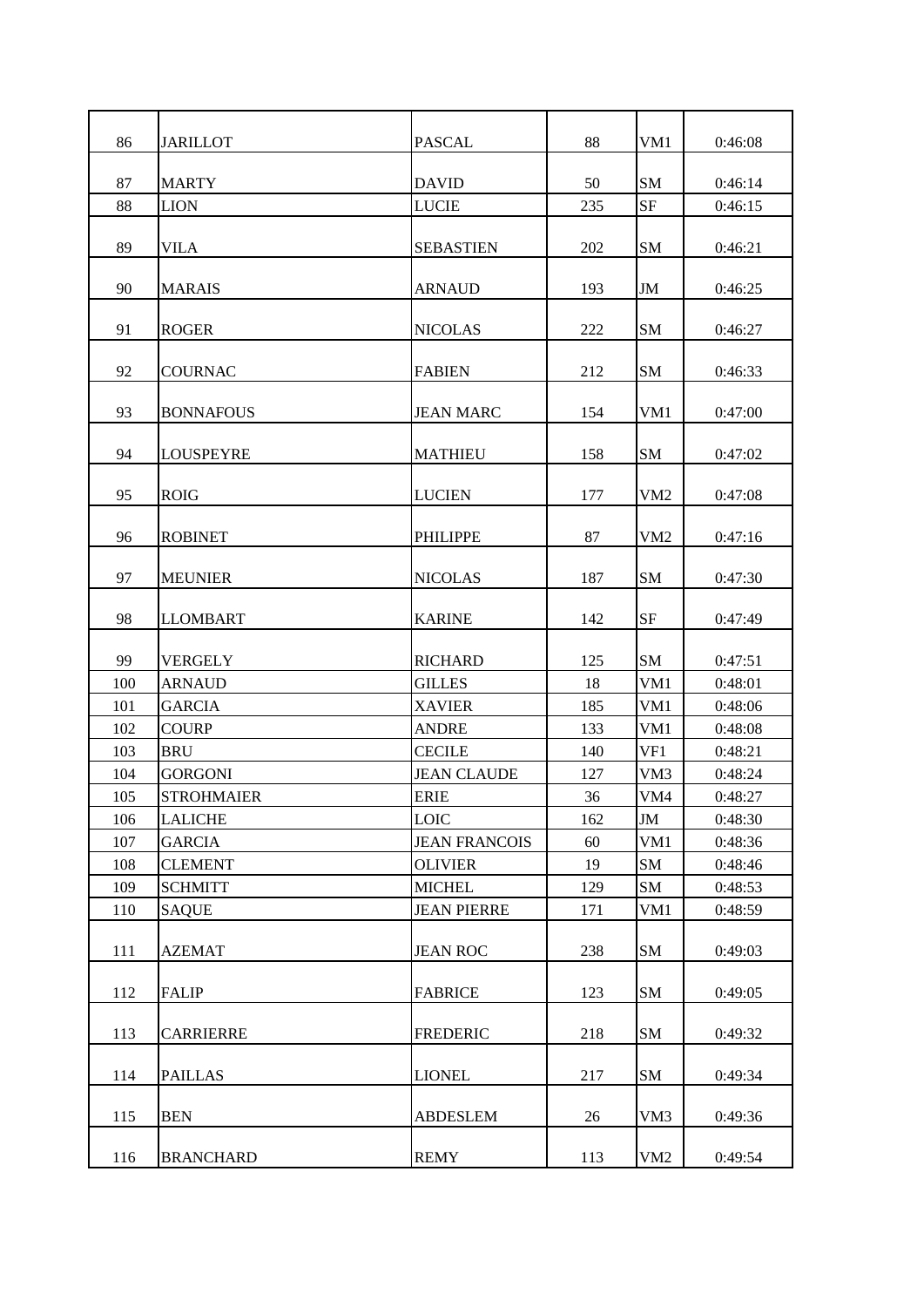| 117 | <b>HUCHIN</b>    | <b>BENOIT</b>    | 52               | VM <sub>2</sub> | 0:49:57 |
|-----|------------------|------------------|------------------|-----------------|---------|
| 118 | <b>MASSOT</b>    | <b>GERALDINE</b> | 56               | <b>SF</b>       | 0:50:05 |
| 119 | <b>SAQUE</b>     | <b>ANNICK</b>    | 172              | <b>SF</b>       | 0:50:22 |
| 120 | <b>BERNIER</b>   | <b>GERARD</b>    | 38               | VM3             | 0:50:32 |
| 121 | <b>ROMATICO</b>  | <b>CAMILLE</b>   | 165              | EM              | 0:50:36 |
| 122 | <b>OURNAC</b>    | <b>JEAN PAUL</b> | 210              | VM1             | 0:50:40 |
| 123 | <b>PERRIER</b>   | <b>BENOIT</b>    | 203              | <b>SM</b>       | 0:50:44 |
| 124 | <b>MELLIES</b>   | <b>FREDERIC</b>  | 205              | <b>SM</b>       | 0:51:01 |
| 125 | <b>GRANIZO</b>   | <b>MICHEL</b>    | 31               | VM <sub>4</sub> | 0:51:02 |
| 126 | <b>LOSTE</b>     | <b>PASCAL</b>    | 204              | <b>SM</b>       | 0:51:05 |
| 127 | <b>HERARD</b>    | <b>ALAIN</b>     | 81               | VM1             | 0:51:07 |
| 128 | <b>TENAS</b>     | <b>AGHATE</b>    | 178              | CF              | 0:51:12 |
| 129 | <b>BOURIANE</b>  | <b>CORINE</b>    | 206              | VF1             | 0:51:24 |
| 130 | <b>BEDEL</b>     | <b>VERONIQUE</b> | 207              | VF1             | 0:51:28 |
| 131 | <b>BROCHET</b>   | <b>MARC</b>      | 91               | VM1             | 0:51:30 |
| 132 | <b>SALABERT</b>  | <b>JEROME</b>    | 23               | <b>SM</b>       | 0:51:31 |
| 133 | <b>ILLAN</b>     | <b>BRUNO</b>     | $\boldsymbol{2}$ | EM              | 0:51:32 |
| 134 | <b>MARTI</b>     | <b>ROMAIN</b>    | 159              | <b>CM</b>       | 0:51:37 |
| 135 | <b>SAUTIER</b>   | <b>SYLVAIN</b>   | 191              | JM              | 0:51:48 |
| 136 | <b>MILANI</b>    | <b>BENOIT</b>    | 196              | EM              | 0:51:50 |
| 137 | <b>SAUTIER</b>   | <b>SERGE</b>     | 192              | VM1             | 0:51:52 |
| 138 | <b>ETIENNE</b>   | <b>CEDRIC</b>    | 101              | MM              | 0:51:54 |
| 139 | <b>PERUS</b>     | <b>GERARD</b>    | 58               | VM3             | 0:51:57 |
| 140 | <b>GARCIA</b>    | <b>ANTOINE</b>   | 86               | VM3             | 0:52:05 |
| 141 | <b>ESCALIER</b>  | <b>VALERIE</b>   | 112              | VF1             | 0:52:20 |
| 142 | <b>DERET</b>     | <b>CLAIRE</b>    | 208              | VF1             | 0:52:42 |
| 143 | <b>ROUX</b>      | <b>DIDIER</b>    | 114              | VM <sub>2</sub> | 0:52:44 |
| 144 | <b>SATURNINO</b> | <b>PHILIPPE</b>  | 234              | VM1             | 0:53:03 |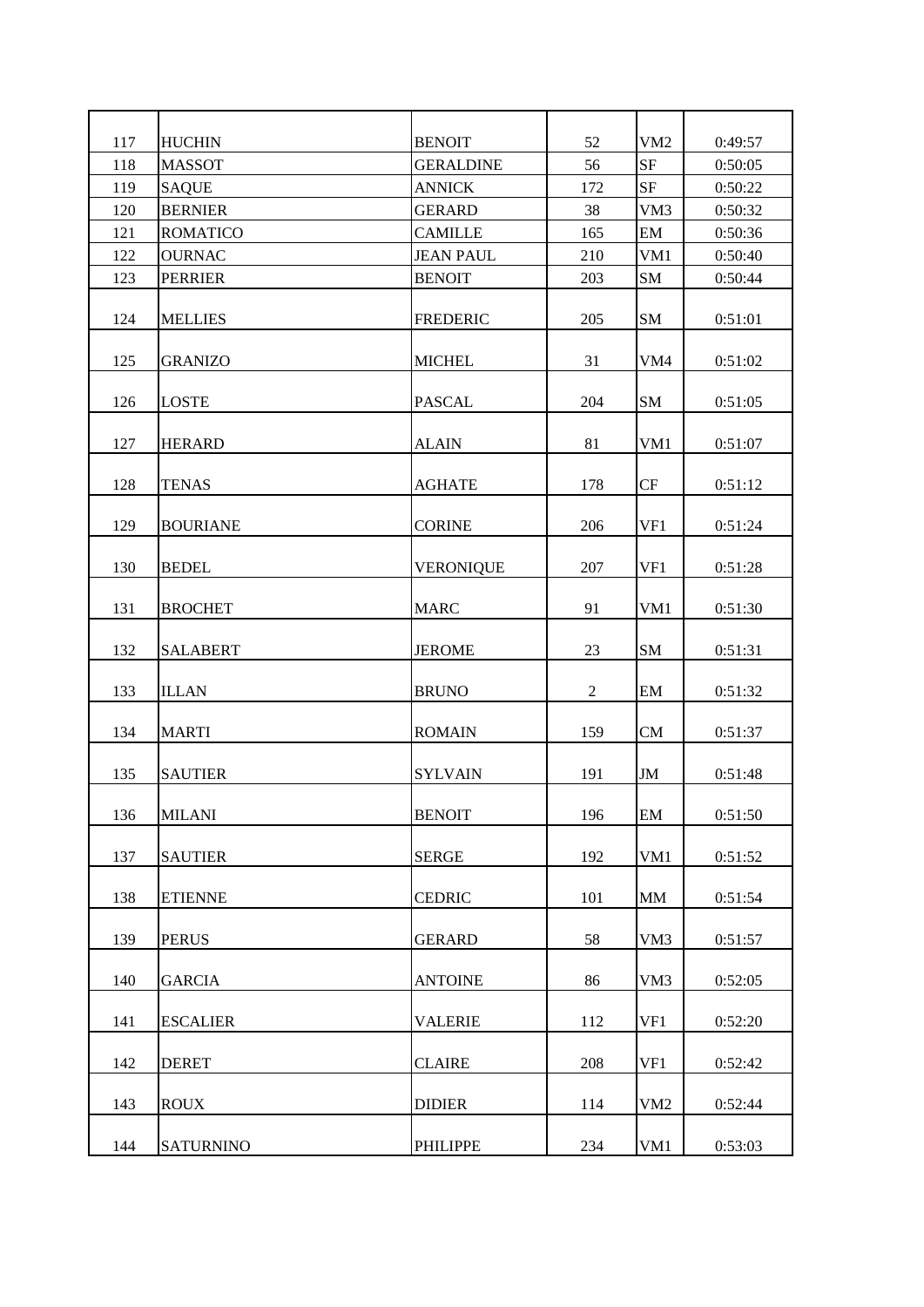| 145 | <b>AGUZOU</b>    | <b>OLIVIER</b>     | 6      | VM1             | 0:53:04 |
|-----|------------------|--------------------|--------|-----------------|---------|
| 146 | <b>GAUDISSON</b> | <b>SERGE</b>       | 10     | VM1             | 0:53:05 |
| 147 | <b>RUIZ</b>      | <b>VALERIE</b>     | 16     | VF1             | 0:53:07 |
| 148 | <b>ARNAUD</b>    | <b>NATHALIE</b>    | 17     | VF1             | 0:53:09 |
| 149 | <b>DEGROISE</b>  | <b>JEROME</b>      | 121    | <b>SM</b>       | 0:53:23 |
| 150 | <b>BONNET</b>    | <b>VALERIE</b>     | 67     | <b>SF</b>       | 0:53:29 |
| 151 | <b>HERARD</b>    | <b>VERONIQUE</b>   | 80     | VF1             | 0:53:46 |
| 152 | <b>GUIRAUD</b>   | <b>SOPHIE</b>      | 145    | <b>SF</b>       | 0:53:50 |
| 153 | DE RUBEIS        | <b>STELLINA</b>    | 190    | VF1             | 0:53:59 |
| 154 | <b>AUGER</b>     | <b>DAMIEN</b>      | 120    | <b>SM</b>       | 0:54:07 |
| 155 | <b>MARTI</b>     | <b>LIBERTO</b>     | 160    | VM1             | 0:54:26 |
| 156 | <b>VERONINE</b>  | <b>SYLVIE</b>      | 128    | VF1             | 0:54:36 |
| 157 | <b>CLUZEL</b>    | <b>FRANCIS</b>     | 130    | VM1             | 0:54:39 |
| 158 | COTTET-EMARD     | <b>JEAN PIERRE</b> | 29     | VM3             | 0:54:41 |
| 159 | <b>HREN</b>      | <b>ERIC</b>        | 22     | VM1             | 0:54:53 |
|     |                  |                    |        |                 |         |
| 160 | <b>AUGE</b>      | <b>CLEMENT</b>     | 33     | <b>CM</b>       | 0:55:00 |
| 161 | <b>CABARIE</b>   | <b>MATHIEU</b>     | 242    | <b>MM</b>       | 0:55:05 |
| 162 | <b>CABARIE</b>   | <b>MICHEL</b>      | 244    | VM1             | 0:55:09 |
| 163 | AURIOL           | THIERRY            | 240    | VM1             | 0:55:11 |
| 164 | <b>LAVIGNE</b>   | <b>ANDRE</b>       | 25     | VM3             | 0:55:29 |
| 165 | <b>ESPARRE</b>   | <b>ANDRE</b>       | 75     | VM <sub>2</sub> | 0:55:32 |
| 166 | <b>DELBOURG</b>  | <b>BERNADETTE</b>  | 57     | VF <sub>2</sub> | 0:55:38 |
| 167 | <b>ALDEBERT</b>  | <b>YVES</b>        | $28\,$ | VM2             | 0:55:42 |
| 168 | <b>ROSSIGNOL</b> | <b>BERNARD</b>     | 102    | VM <sub>2</sub> | 0:55:46 |
| 169 | <b>CANTO</b>     | <b>DIDIER</b>      | 151    | VM1             | 0:55:50 |
| 170 | <b>ROUCH</b>     | <b>CHRISTEL</b>    | 144    | $\rm{SF}$       | 0:55:58 |
| 171 | <b>CALTSAS</b>   | <b>FREDERIC</b>    | 76     | <b>SM</b>       | 0:56:01 |
| 172 | <b>BOUSSUGE</b>  | <b>VIRGINIE</b>    | 173    | $\rm SF$        | 0:56:05 |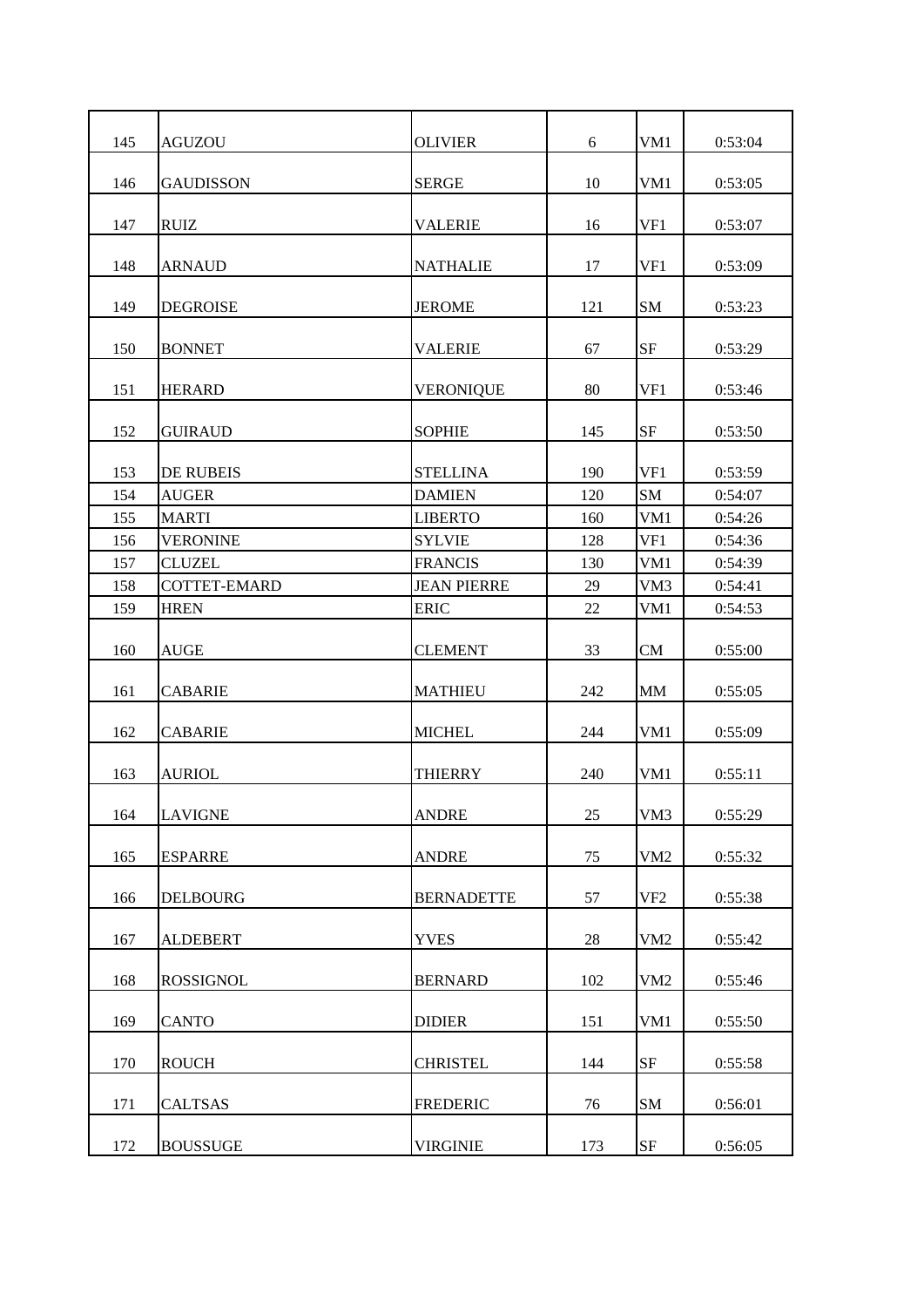| 173 | <b>OLIVIER</b>     | <b>BAPTISTE</b>      | 34  | <b>BM</b>       | 0:56:11 |
|-----|--------------------|----------------------|-----|-----------------|---------|
| 174 | <b>AUGE</b>        | <b>JULIEN</b>        | 44  | <b>BM</b>       | 0:56:17 |
| 175 | <b>PRAX</b>        | <b>EMMANUEL</b>      | 216 | <b>SM</b>       | 0:56:21 |
| 176 | <b>FERRET</b>      | <b>ARNAUD</b>        | 215 | <b>SM</b>       | 0:56:24 |
| 177 | <b>DENIZOT</b>     | <b>ROLAND</b>        | 43  | VM3             | 0:56:25 |
| 178 | <b>BORRIGLIONE</b> | <b>HENRI</b>         | 168 | VM <sub>2</sub> | 0:56:48 |
| 179 | <b>CROUZAL</b>     | <b>STEPHANIE</b>     | 186 | <b>SF</b>       | 0:56:52 |
| 180 | <b>OLIVIER</b>     | <b>BENOIT</b>        | 35  | VM1             | 0:56:54 |
| 181 | <b>BERTON</b>      | <b>ALAIN</b>         | 109 | VM1             | 0:57:03 |
| 182 | <b>BUISSON</b>     | <b>JEAN PIERRE</b>   | 94  | VM <sub>2</sub> | 0:57:23 |
| 183 | <b>DE RUBEIS</b>   | <b>ANTONINO</b>      | 189 | $\mathbf{JM}$   | 0:57:37 |
| 184 | <b>LABATUT</b>     | <b>XAVIER</b>        | 89  | $\mathbf{JM}$   | 0:57:42 |
| 185 | <b>LABATUT</b>     | <b>OLIVIER</b>       | 90  | VM1             | 0:57:43 |
| 186 | <b>VAILS</b>       | <b>JEAN FRANCOIS</b> | 239 | VM1             | 0:57:56 |
| 187 | <b>FONT</b>        | <b>RAYMOND</b>       | 7   | VM3             | 0:58:06 |
| 188 | <b>CABROL</b>      | <b>PIERRE</b>        | 8   | VM1             | 0:58:10 |
| 189 | <b>REVEL</b>       | <b>KEINA</b>         | 183 | VF1             | 0:58:41 |
| 190 | <b>SALABERT</b>    | <b>CHRISTELLE</b>    | 24  | $\rm{SF}$       | 0:58:53 |
| 191 | <b>ESCRIU</b>      | <b>LUC</b>           | 69  | VM1             | 0:58:56 |
| 192 | <b>CLAVERA</b>     | <b>PAQUITA</b>       | 184 | VF3             | 0:59:00 |
| 193 | <b>SANCHEZ</b>     | <b>CATHIE</b>        | 9   | VF1             | 0:59:01 |
| 194 | <b>BELL</b>        | <b>JASON</b>         | 230 | <b>SM</b>       | 0:59:04 |
| 195 | <b>REY</b>         | <b>SOPHIE</b>        | 40  | $\rm{SF}$       | 0:59:08 |
| 196 | <b>RICHOU</b>      | <b>MATHIEU</b>       | 211 | EM              | 0:59:14 |
| 197 | <b>ALISON</b>      | <b>ANDRE</b>         | 104 | VM4             | 0:59:25 |
| 198 | <b>BOTELLA</b>     | <b>FABIOLA</b>       | 95  | $\rm{SF}$       | 0:59:42 |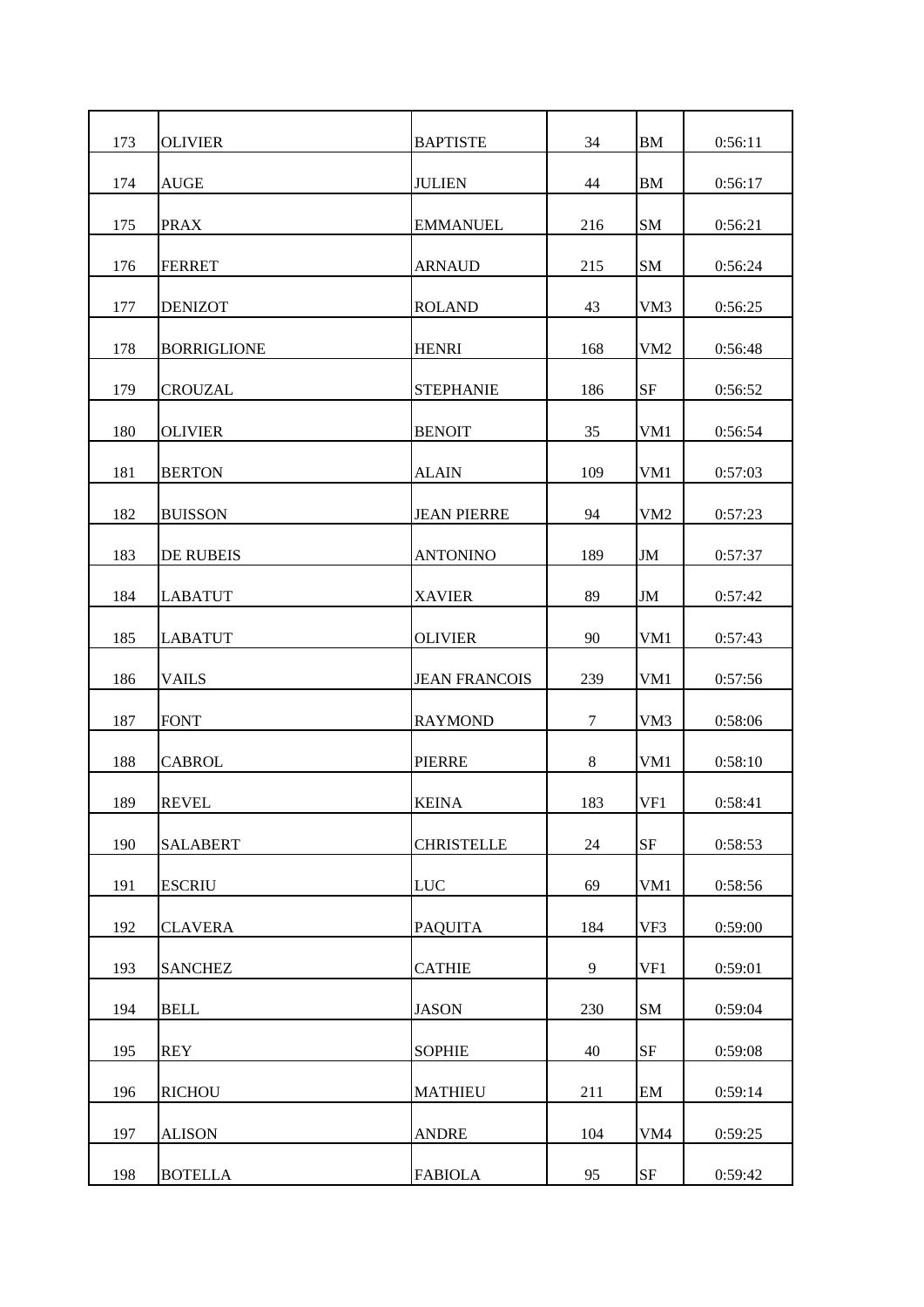| 199 | <b>GENIBREL</b>   | <b>NATHALIE</b>      | 188            | $\rm{SF}$       | 0:59:49 |
|-----|-------------------|----------------------|----------------|-----------------|---------|
| 200 | <b>SOLER</b>      | <b>CARINE</b>        | 169            | VF1             | 1:00:00 |
|     |                   |                      |                |                 |         |
| 201 | <b>OLIVE</b>      | <b>MARIE ANDREE</b>  | 138            | VF <sub>2</sub> | 1:00:39 |
| 202 | <b>POMMEPUY</b>   | <b>ANTOINE</b>       | $\overline{4}$ | VM <sub>2</sub> | 1:01:14 |
| 203 | <b>RANGONI</b>    | <b>PASCALE</b>       | 229            | <b>SF</b>       | 1:01:18 |
| 204 | <b>MALAHIEUDE</b> | <b>CHARLINE</b>      | 107            | <b>SF</b>       | 1:01:31 |
| 205 | <b>MARLO</b>      | <b>FABIEN</b>        | 108            | <b>SM</b>       | 1:01:34 |
| 206 | <b>NICOLAS</b>    | <b>LYDIE</b>         | 47             | <b>SF</b>       | 1:01:40 |
| 207 | <b>PAMRIS</b>     | <b>STEPHANIE</b>     | 46             | <b>SF</b>       | 1:01:53 |
| 208 | <b>FRATICOLA</b>  | <b>CECILE</b>        | 214            | <b>SF</b>       | 1:02:18 |
| 209 | <b>HREN</b>       | <b>CORINNE</b>       | 21             | VF1             | 1:03:16 |
| 210 | <b>FERNANDEZ</b>  | <b>JUANA</b>         | 1              | VF <sub>2</sub> | 1:03:43 |
| 211 | <b>JULLIEN</b>    | <b>PATRICIA</b>      | 93             | <b>SF</b>       | 1:07:08 |
| 212 | <b>MERLE</b>      | <b>ALEXIA</b>        | 92             | CF              | 1:07:10 |
| 213 | <b>THOUY</b>      | <b>PEYRE</b>         | 77             | VM3             | 1:07:50 |
| 214 | <b>BERNIER</b>    | <b>GISELE</b>        | 37             | VF3             | 1:08:08 |
| 215 | <b>MERCADIE</b>   | <b>CATHY</b>         | 32             | VF3             | 1:09:55 |
| 216 | <b>LAURET</b>     | <b>PHILIPPE</b>      | 61             | VM1             | 1:10:12 |
| 217 | <b>THEVON</b>     | <b>CYRILLE</b>       | 73             | SM              | 1:10:18 |
| 218 | <b>CALAS</b>      | <b>CHRISTOPHE</b>    | 71             | <b>SM</b>       | 1:10:20 |
| 219 | VAYSSE            | <b>ANNE</b>          | 64             | $\rm{SF}$       | 1:10:25 |
| 220 | <b>COUVE</b>      | <b>JOEL</b>          | 59             | VM <sub>2</sub> | 1:10:27 |
| 221 | <b>AZEMA</b>      | <b>CHRISTELLE</b>    | 118            | $\rm SF$        | 1:10:29 |
| 222 | <b>MIQUEL</b>     | <b>GUYLAINE</b>      | 72             | VF1             | 1:10:31 |
| 223 | <b>CLARON</b>     | <b>MARIE THERESE</b> | 70             | VF1             | 1:10:34 |
| 224 | <b>CARRATIER</b>  | <b>BEATRICE</b>      | 153            | VF1             | 1:10:36 |
| 225 | <b>FERRI</b>      | <b>JEAN LOUIS</b>    | 152            | VM1             | 1:10:38 |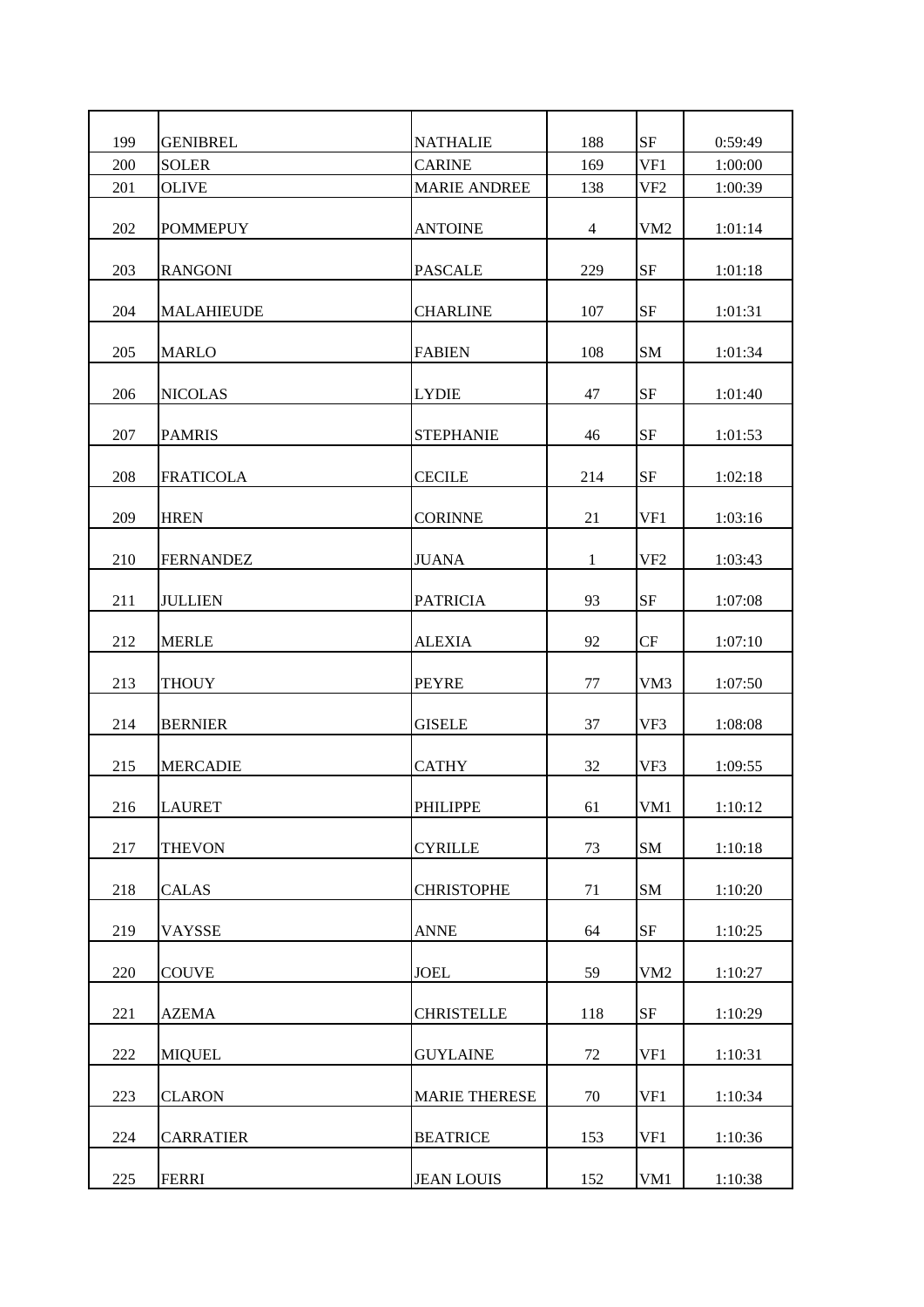| 226 | <b>BERNARDI</b>  | <b>ABELLA</b>     | 74  | VF1             | 1:10:40 |
|-----|------------------|-------------------|-----|-----------------|---------|
| 227 | <b>MELSION</b>   | <b>MATHIEU</b>    | 48  | <b>SM</b>       | 1:10:43 |
| 228 | <b>CORDIR</b>    | <b>CECILE</b>     | 195 |                 | 1:10:59 |
| 229 | <b>MILANI</b>    | <b>THOMAS</b>     | 197 | EM              | 1:11:01 |
| 230 | <b>MILANI</b>    | <b>LAURENCE</b>   | 194 | VF1             | 1:11:04 |
| 231 | <b>REILLA</b>    | <b>REGINE</b>     | 11  | VF3             | 1:11:05 |
| 232 | <b>MOUGIN</b>    | <b>JACKY</b>      | 220 | VM2             | 1:13:32 |
| 233 | <b>MALATERRE</b> | <b>GILLES</b>     | 221 | VM <sub>2</sub> | 1:13:34 |
| 234 | <b>GENTILE</b>   | <b>CATHERINE</b>  | 198 | VF1             | 1:15:57 |
| 235 | <b>PALLARO</b>   | <b>JEAN LOUIS</b> | 110 | VM1             | 1:16:37 |
| 236 | <b>CANIHAC</b>   | <b>PHILIPPE</b>   | 200 | VM2             | 1:17:55 |
| 237 | <b>CANIHAC</b>   | <b>JEAN BRICE</b> | 201 | <b>BM</b>       | 1:17:57 |
| 238 | <b>DELMAS</b>    | <b>CHRISTINE</b>  | 199 | VF <sub>2</sub> | 1:17:59 |
| 239 | <b>CANTO</b>     | <b>ANNIE</b>      | 150 | VF1             | 1:18:56 |
| 240 | <b>HULINE</b>    | <b>CHANTAL</b>    | 149 | <b>SF</b>       | 1:18:58 |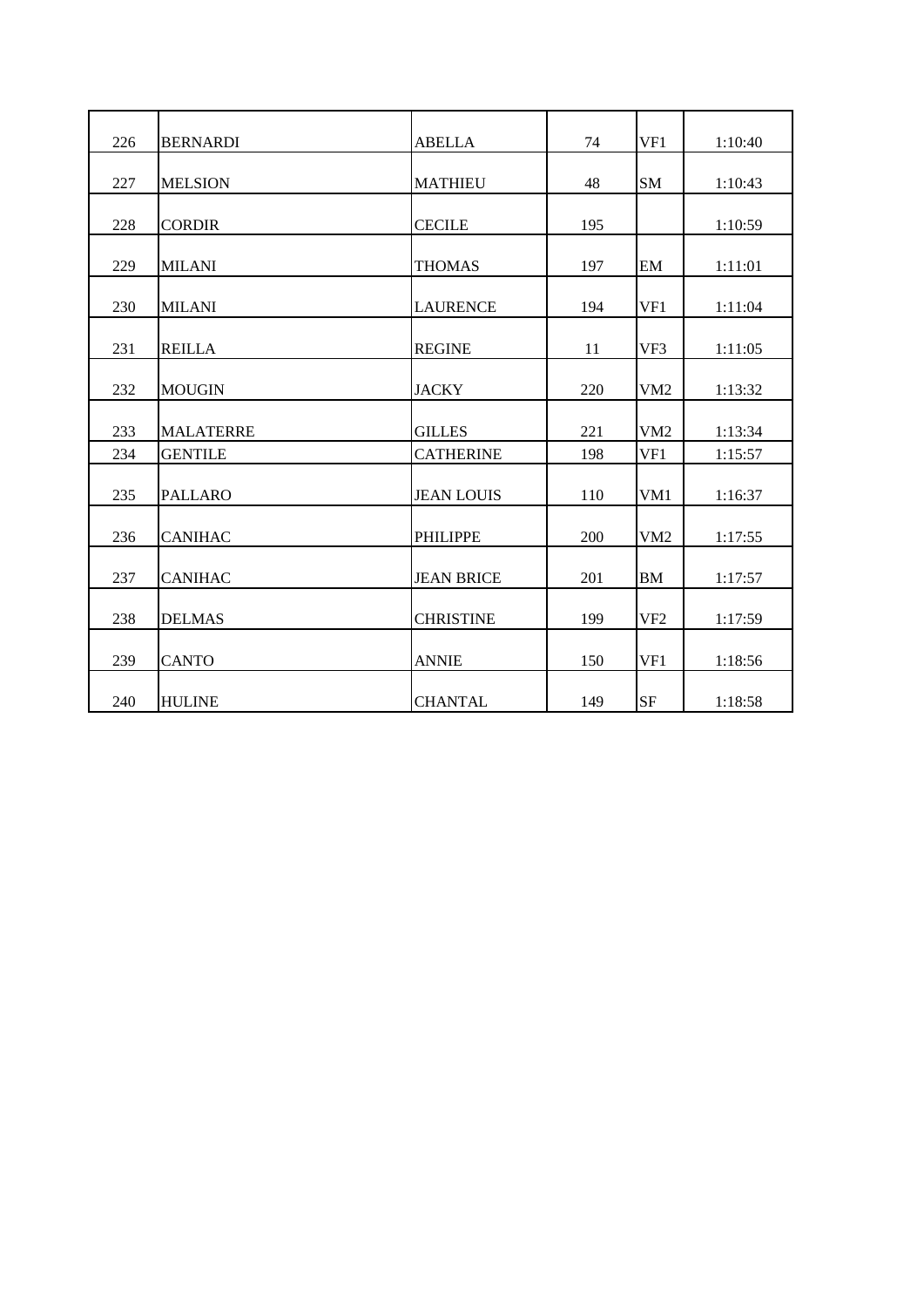| <b>MOYENNE</b> | <b>SEXE</b> |
|----------------|-------------|
| 16,36          | M           |
|                |             |
| 15,88          | M           |
| <u>15,88</u>   | M           |
| 15,88          | M           |
| 15,43          | M           |
| 15,43          | M           |
| 15,43          | M           |
| 15,00          | M           |
|                |             |
| 14,59          | M           |
| 14,59          | M           |
| 14,21          | M           |
| 14,21          | M           |
| 14,21          | M           |
| 13,85          | M           |
| 13,85          | M           |
| 13,85          | ${\bf F}$   |
| 13,85          | M           |
| 13,85          | M           |
| 13,85          | M           |
| 13,85          | M           |
| 13,85          | M           |
| 13,85          | M           |
| 13,85          | M           |
| 13,50          | M           |
| 13,50          | M           |
| 13,50          | M           |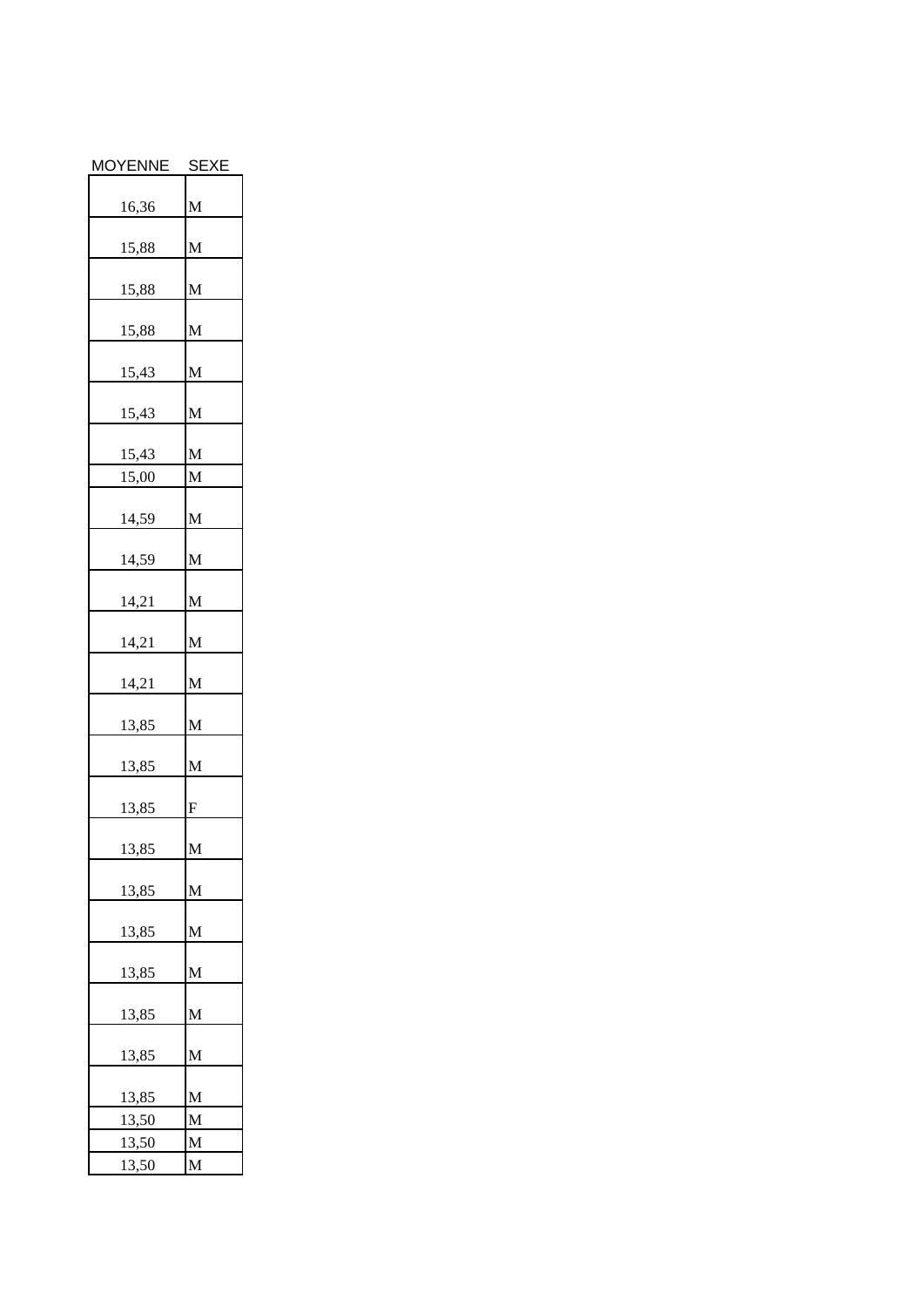| 13,50        | M         |
|--------------|-----------|
| 13,50        | M         |
| 13,50        | M         |
| 13,50        | M         |
| 13,50        | M         |
| 13,17        | M         |
| 13,17        | M         |
| 13,17        | M         |
| 13,17        | M         |
| 13,17        | M         |
| 13,17        | M         |
| 13,17        | M         |
| 13,17        | M         |
| 12,86        | ${\bf F}$ |
| 12,86        | M         |
| 12,86        | M         |
| 12,86        | M         |
| 12,86        | M         |
| 12,86        | M         |
| 12,86        | M         |
| 12,86        | F         |
| 12,56        | M         |
| 12,56        | M         |
| 12,56        | M         |
| 12,56        | M         |
| 12,56        | M         |
| <u>12,56</u> | M         |
| 12,56        | M         |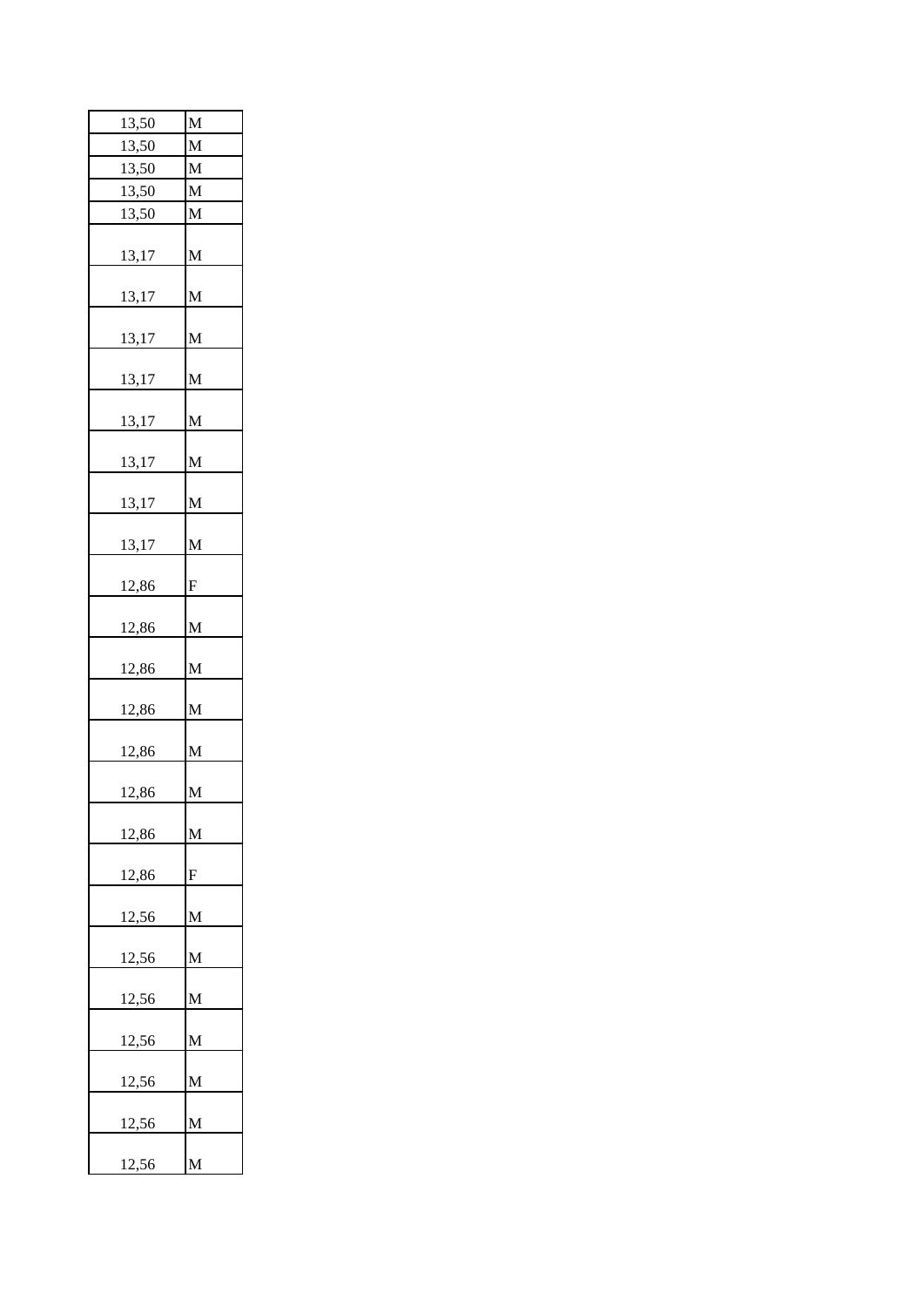| 12,56 | M               |
|-------|-----------------|
| 12,56 | M               |
|       |                 |
| 12,56 | M               |
| 12,56 | M               |
| 12,56 | M               |
| 12,56 | M               |
| 12,56 | M               |
|       |                 |
| 12,27 | M               |
| 12,27 | $\mathbf{M}$    |
| 12,27 | M               |
| 12,27 | M               |
| 12,27 | M               |
| 12,27 | M               |
| 12,27 | F               |
|       |                 |
| 12,27 | M               |
| 12,27 | M               |
| 12,00 | M               |
| 12,00 | $\underline{M}$ |
| 12,00 | M               |
| 12,00 | M               |
| 12,00 | M               |
| 12,00 | M               |
| 12,00 | M               |
| 12,00 | M               |
| 12,00 | M               |
| 12,00 | M               |
| 12,00 | M               |
| 11,74 | M               |
| 11,74 | F               |
| 11,74 | M               |
| 11,74 | F               |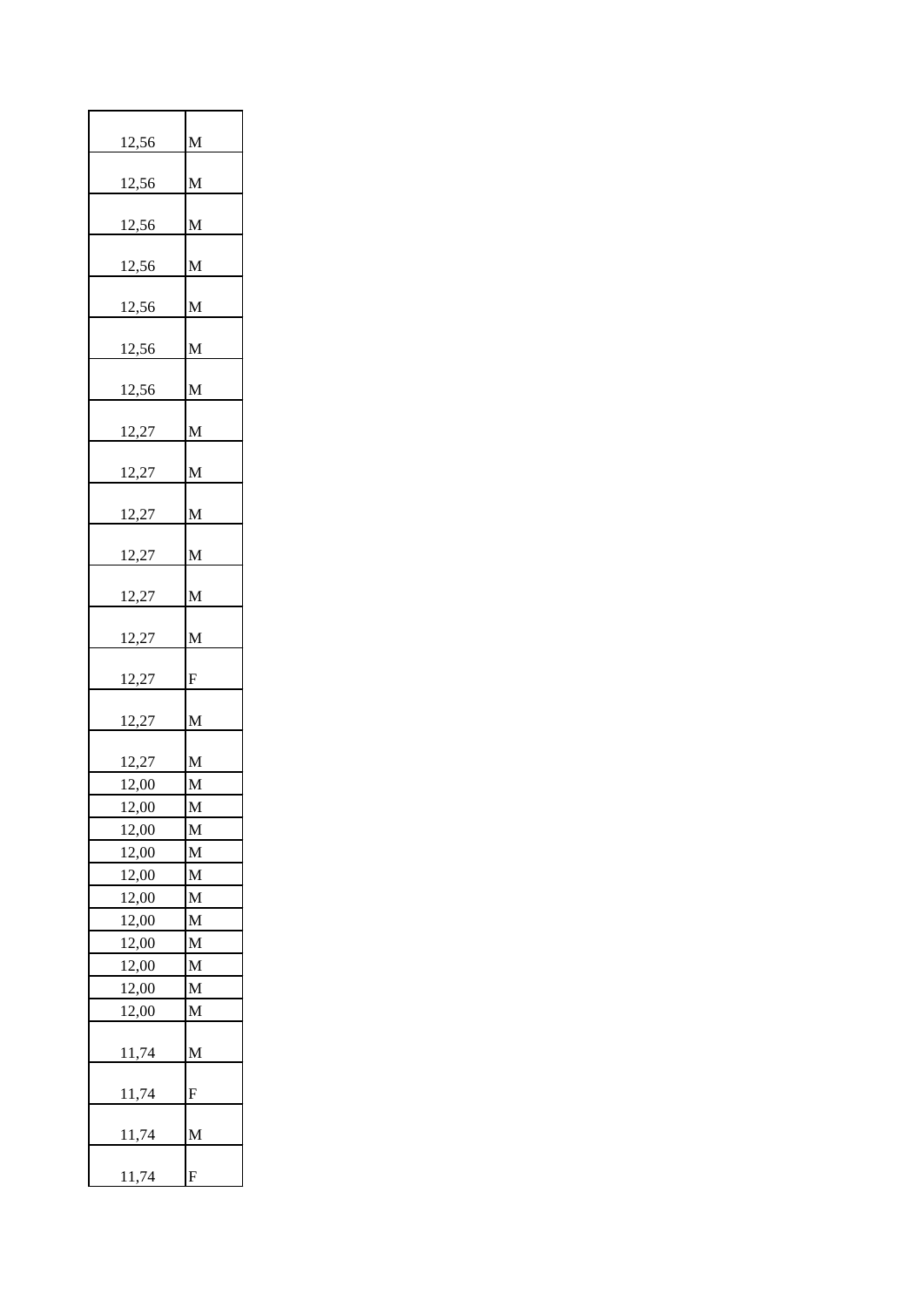| 11,74        | M |
|--------------|---|
| 11,74        | M |
| 11,74        | F |
|              |   |
| 11,74        | M |
| 11,74        | M |
| 11,74        | M |
| 11,74        | M |
| 11,49        | M |
|              |   |
| <u>11,49</u> | M |
| <u>11,49</u> | M |
| 11,49        | M |
|              |   |
| 11,49        | M |
| 11,49        | F |
|              |   |
| 11,49        | M |
| 11,25        | M |
| 11,25        | M |
| 11,25        | M |
| 11,25        | F |
| 11,25        | M |
| 11,25        | M |
| 11,25        | M |
| 11,25        | M |
| 11,25        | M |
| 11,25        | M |
| 11,25        | M |
| <u>11,02</u> | M |
| 11,02        | M |
|              | M |
| 11,02        |   |
| 11,02        | M |
| 11,02        | M |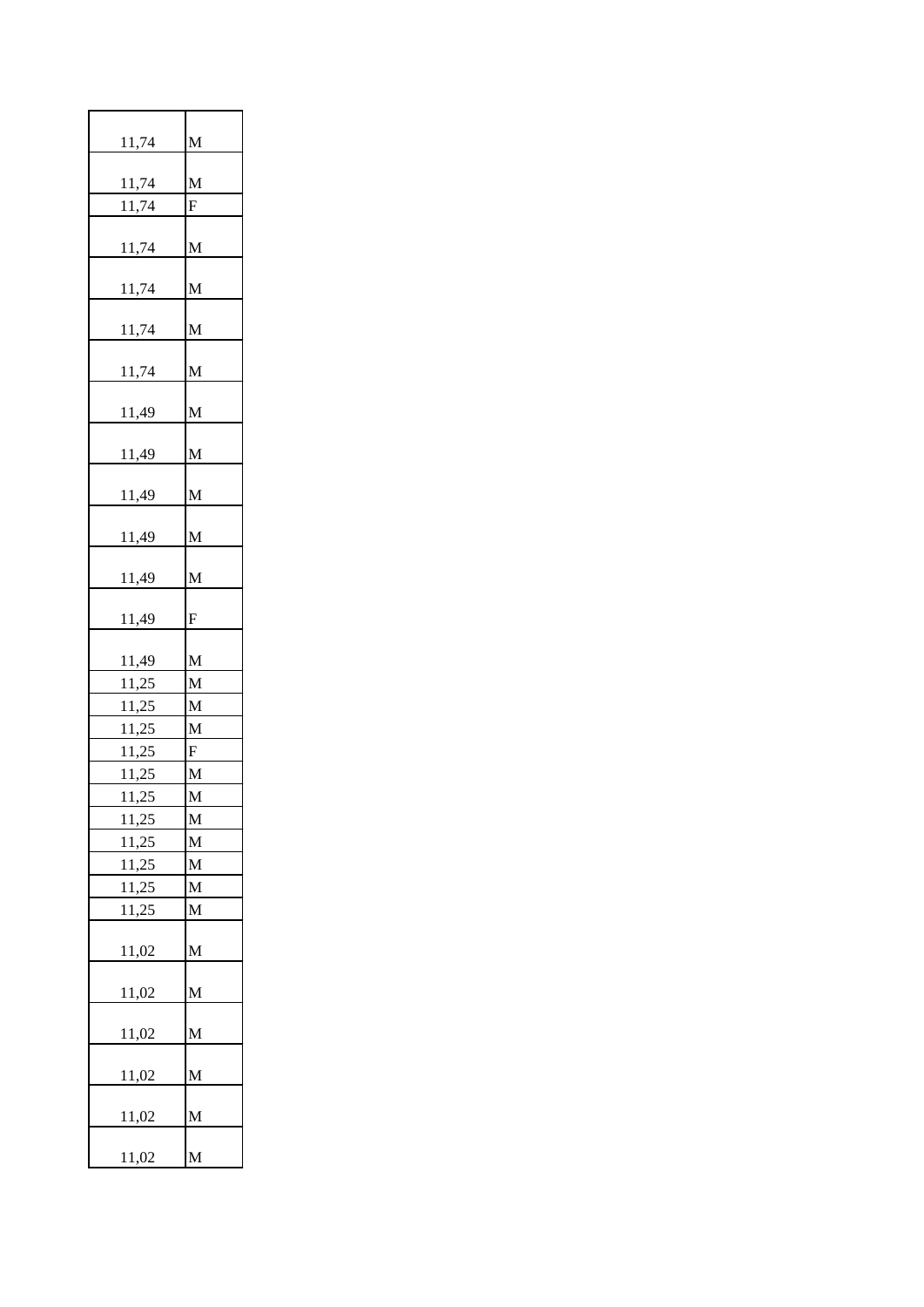| 11,02 | M |
|-------|---|
| 10,80 | F |
| 10,80 | F |
| 10,80 | M |
| 10,80 | M |
| 10,80 | M |
| 10,80 | M |
| 10,59 | M |
| 10,59 | M |
| 10,59 | M |
| 10,59 | M |
| 10,59 | F |
| 10,59 | F |
| 10,59 | F |
| 10,59 | M |
| 10,59 | M |
| 10,59 | M |
| 10,59 | M |
| 10,59 | M |
| 10,59 | M |
| 10,59 | M |
| 10,59 | M |
| 10,59 | M |
| 10,38 | M |
| 10,38 | F |
| 10,38 | F |
| 10,38 | M |
| 10,19 | M |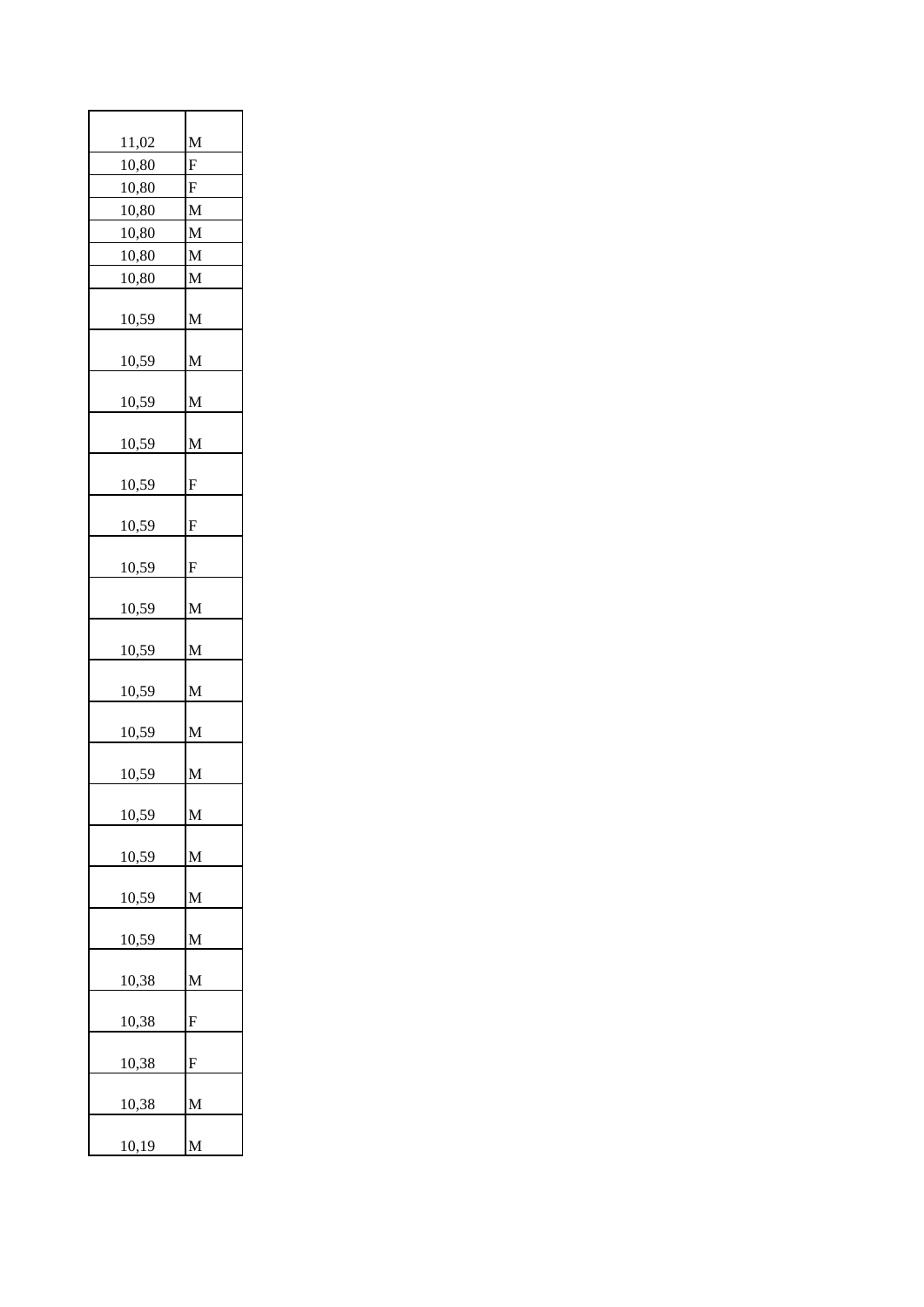| 10,19       | M |
|-------------|---|
| 10,19       | M |
| 10,19       | F |
| 10,19       | F |
| 10,19       | M |
| 10,19       | F |
| 10,19       | F |
| 10,19       | F |
| 10,19       | F |
| 10,00       | M |
| 10,00       | M |
| 10,00       | F |
| 10,00       | M |
| 10,00       | M |
| 10,00       | M |
|             |   |
| 9,82        | M |
| 9,82        | M |
| 9,82        | M |
| 9,82        | M |
| 9,82        | M |
| 9,82        | M |
| 9,82        | F |
| 9,82        | M |
| 9,82        | M |
| 9,82        | M |
| <u>9,82</u> | F |
| 9,64        | M |
| 9,64        | F |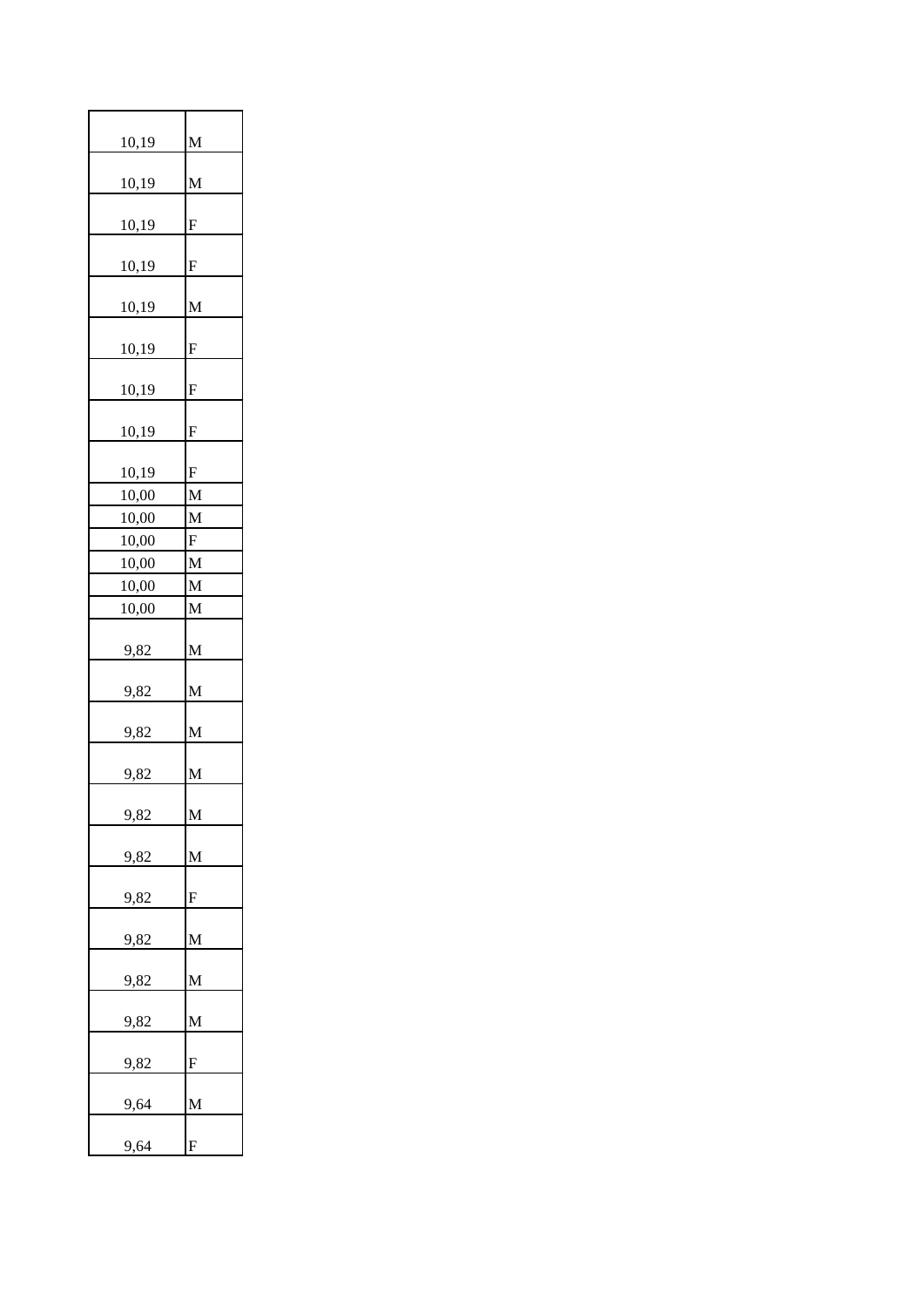| 9,64        | M               |
|-------------|-----------------|
|             |                 |
| 9,64        | M               |
| <u>9,64</u> | M               |
| 9,64        | M               |
| 9,64        | M               |
| 9,64        | M               |
| <u>9,64</u> | ${\bf F}$       |
| 9,64        | M               |
| <u>9,47</u> | M               |
| 9,47        | M               |
| 9,47        | M               |
| 9,47        | M               |
| 9,47        | M               |
| 9,47        | M               |
| 9,31        | M               |
| <u>9,31</u> | M               |
| 9,31        | F               |
| 9,31        | ${\rm F}$       |
| 9,31        | $\mathbf{M}$    |
| 9,15        | F               |
| 9,15        | ${\bf F}$       |
| 9,15        | M               |
| 9,15        | ${\rm F}$       |
|             | $\mathbf M$     |
| 9,15        |                 |
| 9,15        | $\underline{M}$ |
| 9,15        | ${\bf F}$       |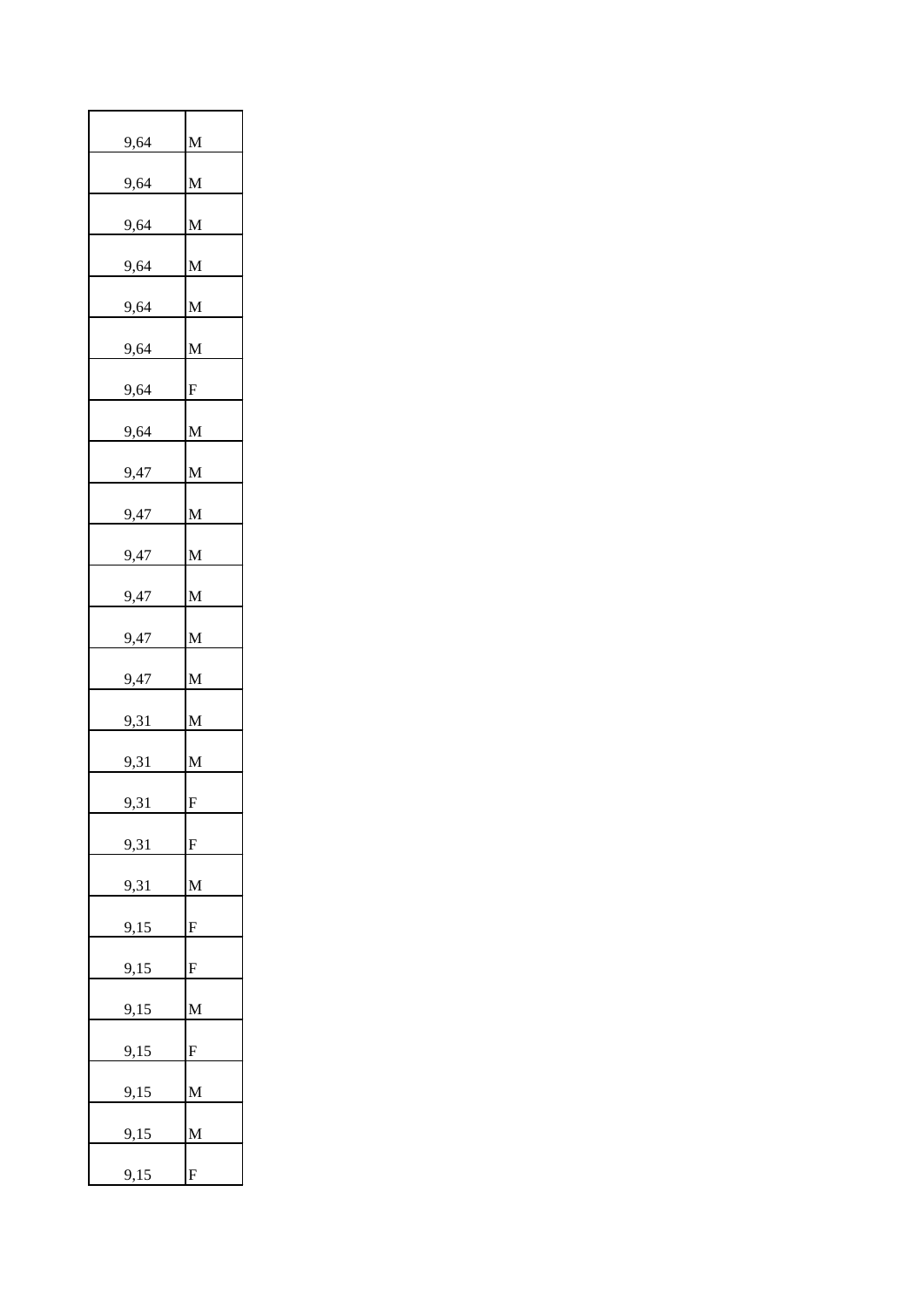| 9,15 | F                         |
|------|---------------------------|
| 9,00 | F                         |
| 9,00 | ${\bf F}$                 |
| 8,85 | M                         |
| 8,85 | $\mathbf F$               |
| 8,85 | F                         |
| 8,85 | M                         |
| 8,85 | F                         |
| 8,85 | $\mathbf F$               |
| 8,71 | F                         |
| 8,57 | F                         |
| 8,57 | ${\bf F}$                 |
| 8,06 | ${\bf F}$                 |
| 8,06 | $\boldsymbol{\mathrm{F}}$ |
| 8,06 | M                         |
| 7,94 | F                         |
| 7,83 | F                         |
| 7,71 | $\underline{\mathbf{M}}$  |
| 7,71 | $M_{\odot}$               |
| 7,71 | $\overline{\mathbf{M}}$   |
| 7,71 | $F_{\perp}$               |
| 7,71 | $M_{\odot}$               |
| 7,71 | $F_{\perp}$               |
| 7,71 | ${\bf F}$                 |
| 7,71 | $\mathbf{F}$              |
| 7,71 | $\mathbf{F}$              |
| 7,71 | M                         |